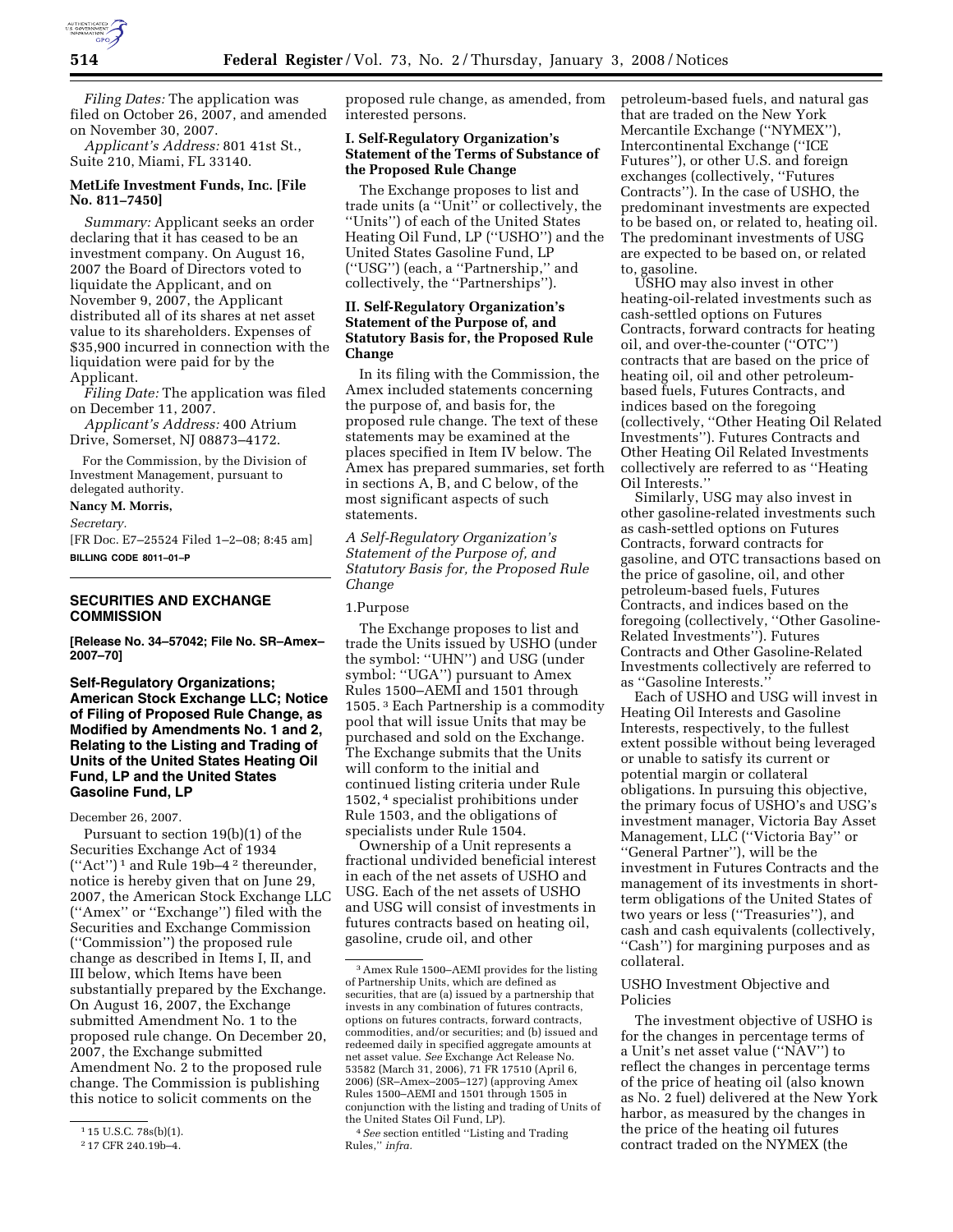''Heating Oil Benchmark Futures Contract''), less USHO's expenses. The Heating Oil Benchmark Futures contract employed is the near month expiration contract, except when the near month contract is within two weeks of expiration, in which case it will invest in the next expiration month.5

The General Partner will attempt to place USHO's trades in Heating Oil Interests and otherwise manage USHO's investments so that ''A'' will be within plus/minus 10% of ''B'', where:

• A is the average daily change in USHO's NAV for any period of 30 successive valuation days, *i.e.*, any day as of which USHO calculates its NAV, and

• B is the average daily change in the price of the Benchmark Futures Contract over the same period.

The Exchange states that an investment in the Units will allow both retail and institutional investors to easily gain exposure to the heating oil market in a cost-effective manner. The Units are also expected to provide additional means for diversifying an investor's investments or hedging exposure to changes in heating oil prices.

The General Partner believes that market arbitrage opportunities should cause USHO's Unit price to closely track USHO's per-Unit NAV, which is targeted at the current Heating Oil Benchmark Futures Contract.6 USHO will not be operated in a manner such that the per-Unit NAV will equal, in dollar terms, the dollar price of spot heating oil or any particular futures contract based on heating oil.

## USG Investment Objective and Policies

The investment objective of USG is for changes in percentage terms of a Unit's NAV to reflect the changes in percentage terms of the price of unleaded gasoline (also known as reformulated gasoline blendstock for oxygen blending or ''RBOB''), for delivery to New York harbor, as measured by the changes in the price of the unleaded gasoline futures contract traded on the NYMEX (the ''Gasoline Benchmark Futures Contract''), less USG's expenses. The Gasoline Benchmark Futures Contract employed is the near month expiration contract, except when the near month contract is within two weeks, in which case it will invest in the next expiration month.7

The General Partner will attempt to place USG's trades in Gasoline Interests and otherwise manage USG's investments so that ''A'' will be within plus/minus 10% of ''B'', where:

• A is the average daily change in USG's NAV for any period of 30 successive valuation days, *i.e.*, any day as of which USG calculates its NAV, and

• B is the average daily change in the price of the Benchmark Futures Contract over the same period.

The Exchange states that an investment in the Units will allow both retail and institutional investors to easily gain exposure to the gasoline market in a cost-effective manner. The Units are also expected to provide additional means for diversifying an investor's investments or hedging exposure to changes in gasoline prices.

The General Partner believes that market arbitrage opportunities should cause USG's Unit price to closely track USG's per-Unit NAV which is targeted at the current Gasoline Benchmark Futures Contract. USG will not be operated in a manner such that the per-Unit NAV will equal, in dollar terms, the dollar price of spot gasoline or any particular futures contract based on gasoline.

Description of the Petroleum-Based Fuels Market

With respect to each of the following petroleum-based fuel markets, the Exchange states as follows:

*Heating Oil.* Heating oil, also known as No. 2 fuel oil, accounts for 25% of the yield of a barrel of crude oil, the second largest ''cut'' from oil after gasoline. The heating oil futures contract, listed and traded on NYMEX, trades in units of 42,000 gallons (1,000 barrels) and is based on delivery in New York harbor, the principal cash market center. The price of heating oil fluctuates on a seasonal basis. Cold weather increases demand and price follows.

*Crude Oil.* Crude oil is the world's most actively traded commodity. The NYMEX is the world's most liquid forum for crude oil trading and has the most liquid futures contracts on a physical commodity. Due to the liquidity and price transparency of oil Futures Contracts, they are used as a principal international pricing benchmark. The oil futures contracts for WTI light, sweet crude oil trade on the NYMEX in units of 1,000 U.S. barrels (42,000 gallons) and, if not closed out before maturity, will result in delivery of oil to Cushing, Oklahoma, which is

also accessible to the world market by two major interstate petroleum pipeline systems.

The price of crude oil is established by the supply and demand conditions in the global market overall, and more particularly, in the main refining centers of Singapore, Northwest Europe, and the U.S. Gulf Coast. Demand for petroleum products by consumers, as well as agricultural, manufacturing, and transportation industries, determines demand for crude oil by refiners. Since the precursors of product demand are linked to economic activity, crude oil demand will tend to reflect economic conditions. However, other factors such as weather also influence product and crude oil demand. The price of WTI light, sweet crude oil has historically exhibited periods of significant volatility.

*Gasoline.* Gasoline is by volume the largest single refined product sold in the United States and accounts for almost half of national oil consumption. The gasoline Futures Contract, listed and traded on the NYMEX, trades in units of 42,000 gallons (1,000 barrels) and is based on delivery at petroleum products terminals in the New York harbor, the major East Coast trading center for imports and domestic shipments from refineries in the New York harbor area or from the Gulf Coast refining centers. The price of gasoline is volatile.

*Natural Gas.* Natural gas accounts for almost a quarter of U.S. energy consumption. The price of natural gas is established by the supply and demand conditions in the North American market, and more particularly, in the main refining center of the U.S. Gulf Coast. The natural gas market essentially constitutes an auction, where the highest bidder wins the supply. When markets are ''strong'' (*i.e.*, when demand is high and/or supply is low), the bidder must be willing to pay a higher premium to capture the supply. When markets are ''weak'' (*i.e.*, when demand is low and/or supply is high), a bidder may choose not to outbid competitors, waiting instead for later, possibly lower-priced, supplies. Demand for natural gas by consumers, and the agricultural, manufacturing, and transportation industries, determines overall demand for natural gas. Since the precursors of product demand are linked to economic activity, natural gas demand will tend to reflect economic conditions. However, other factors such as weather significantly influence natural gas demand. NYMEX is the world's largest physical commodity futures exchange and the dominant market for the trading of energy and precious metals. The NYMEX's natural

<sup>5</sup>The Benchmark Futures Contracts will be changed or ''rolled'' over a four-day period by selling the near month contract that expires the following month.

<sup>6</sup>*See* section entitled ''Arbitrage,'' *infra.* 

<sup>7</sup>The Benchmark Futures Contracts will be changed or ''rolled'' over a four-day period by

selling the near month contract that expires the following month.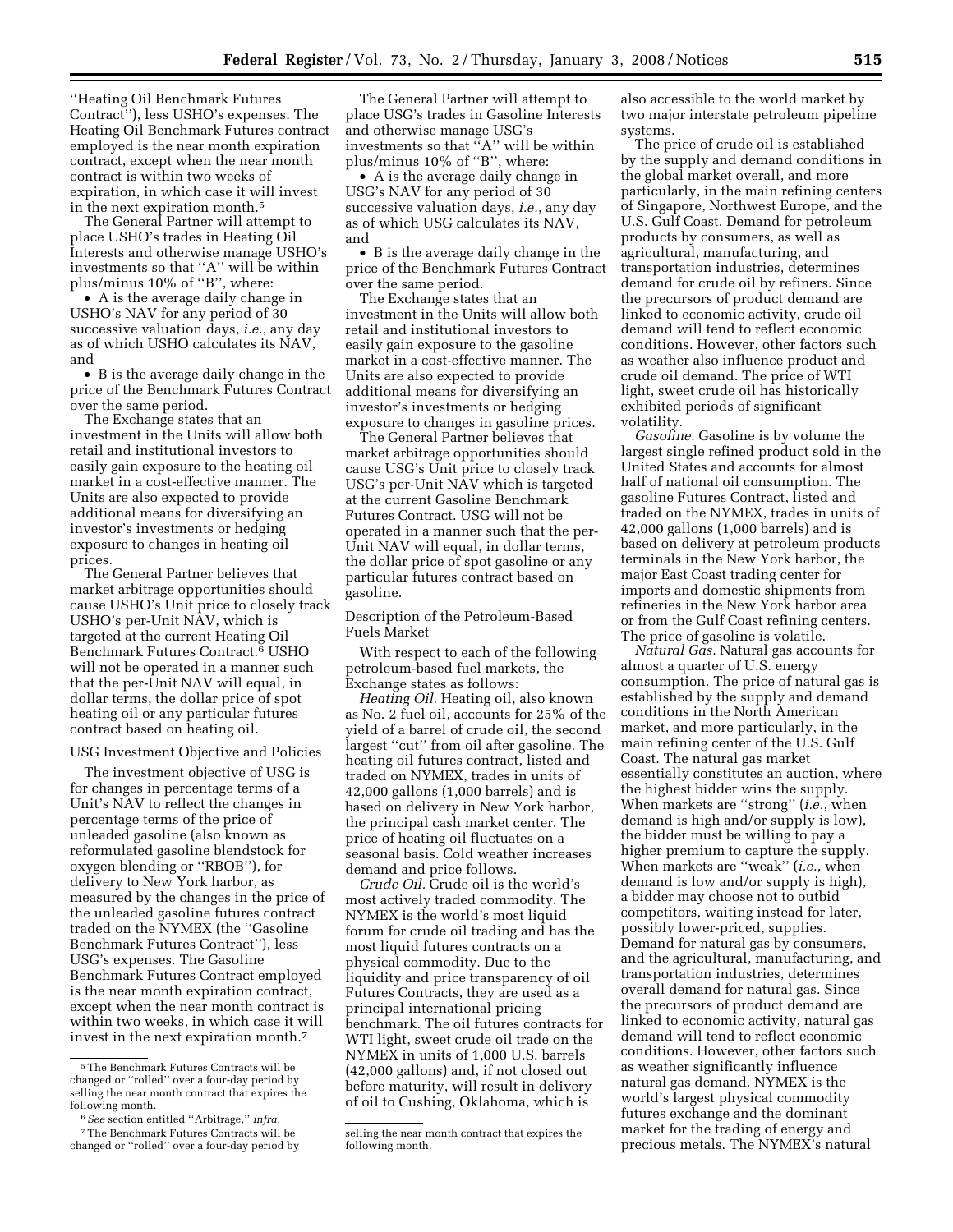gas futures contracts trade in units of 10,000 million British thermal units (''mmBtu'') and are based on delivery at the Henry Hub in Louisiana.

Because of the volatility of natural gas prices, a vigorous basis market has developed in the pricing relationships between the Henry Hub and other important natural gas market centers in the continental United States and Canada.

## Structure and Regulation of USHO and USG

Each of USHO and USG is a Delaware limited partnership formed in April 2007. USHO is a commodity pool that will invest in Heating Oil Interests, while USG is a commodity pool that will invest in Gasoline Interests. Neither USHO nor USG is an investment company as defined in section 3(a) of the Investment Company Act of 1940. Both are managed by Victoria Bay, a single-member Delaware limited liability company, which is wholly owned by Wainwright Holdings, Inc. The General Partner of the Partnerships is registered as a commodity pool operator (''CPO'') with the Commodity Futures Trading Commission (the ''CFTC'') and is a member of the National Futures Association.

Information regarding the Partnerships and the General Partner, as well as detailed descriptions of the manner in which the Units will be offered and sold, and the investment strategy of USHO and USG, are included in their respective registration statements regarding the offering of the Units filed with the Commission under the Securities Act of 1933.8

*Clearing Broker.* UBS Securities, LLC (the ''Clearing Broker''), a CFTCregistered futures commission merchant (''FCM''), will execute and clear each Partnership's futures contract transactions and hold the margin related to its Futures Contracts investments. The clearing arrangements between the Clearing Broker and each Partnership are terminable by the Clearing Broker, upon notice. In such an instance, the General Partner may be required to renegotiate with the current Clearing Broker, or make arrangements with other FCMs, if the Partnership(s) intend(s) to continue trading in Futures Contracts or Heating Oil Interests and Gasoline Interests, as appropriate, at the present level of capacity.

*Administrator and Custodian.* Under separate agreements with each

Partnership, Brown Brothers Harriman & Co. will serve as each Partnership's administrator, registrar, transfer agent, and custodian (the ''Administrator'' or ''Custodian''). The Administrator will perform or supervise the performance of services necessary for the operation and administration of each Partnership. These services include, but are not limited to, investment accounting, financial reporting, broker and trader reconciliation, calculation of the NAV, and valuation of Treasuries and cash equivalents used to purchase or redeem Units and other Partnership assets or liabilities. As Custodian, it will: (1) Receive payments from purchasers of Creation Baskets; (2) make payments to Sellers for Redemption Baskets, as described below; and (3) hold the cash, cash equivalents and Treasuries, as well as collateral posted by each Partnership's derivatives counterparties, and will make transfers of margin and collateral with respect to each Partnership's investments to and from its FCMs or counterparties.

*Marketing Agent.* ALPS Distributors, Inc., a registered broker-dealer, will be the marketing agent for the Partnerships (''Marketing Agent''). The Marketing Agent will continuously offer and redeem Creation and Redemption Baskets, respectively, and will receive and process creation and redemption orders from Authorized Purchasers (as defined below) and coordinate the processing of orders for the creation or redemption of Units with the General Partner and the Depository Trust Company (''DTC'').

#### *Investment Strategy of USHO*

*Investments.* The General Partner of USHO believes that it will be able to use a combination of Futures Contracts and Other Heating Oil Related Investments to manage the portfolio to achieve its investment objective. The General Partner further anticipates that the exact mix of Futures Contracts and Other Heating Oil Related Investments held by the portfolio will vary over time depending on, among over things, the amount of invested assets in the portfolio, price movements of Heating Oil, the rules and regulations of the various futures and commodities exchanges and trading platforms that deal in Heating Oil Interests, and innovations in the Heating Oil Interests' marketplace, including both the creation of new Heating Oil Interest investment vehicles and the creation of new trading venues that trade in Heating Oil Interests.

*Futures Contracts.* The principal Heating Oil Interests to be invested in by USHO are Futures Contracts. USHO initially expects to purchase the Benchmark Futures Contract. USHO may also invest in Futures Contracts in Heating Oil, crude oil, gasoline, and other petroleum-based fuels that are traded on the NYMEX, ICE Futures, or other U.S. and foreign exchanges.

The Heating Oil Benchmark Futures Contract has historically closely tracked the investment objective of USHO over the short term, medium term and the long term. For that reason, USHO anticipates making significant investments in the Heating Oil Benchmark Futures Contract. The General Partner submits that other Futures Contracts have also tended to track the investment objective of USHO, though not as closely as the Heating Oil Benchmark Futures Contract.

*Other Heating Oil Related Investments.* USHO may also purchase Other Heating Oil Related Investments such as cash-settled options on Futures Contracts and forward contracts for Heating Oil, and participate in OTC transactions that are based on the price of Heating Oil, crude oil, natural gas, and other petroleum-based fuels, Futures Contracts, and indices based on the foregoing. Option contracts offer investors and hedgers another vehicle for managing exposure to the heating oil market. USHO may purchase options on Heating Oil Futures Contracts on the principal commodities and futures exchanges in pursuing its investment objective.

In addition to these listed options, there also exists an active OTC market in derivatives linked to Heating Oil. These OTC derivative contracts are privately negotiated agreements between two parties. Unlike Futures Contracts or related options, each party to an OTC contract bears the credit risk that the counterparty may not be able to perform its obligations. Some OTC contracts contain fairly generic terms and conditions and are available from a wide range of participants, while other OTC contracts have highly customized terms and conditions and are not as widely available. Many OTC contracts are cash-settled forwards for the future delivery of Heating Oil or petroleumbased fuels that have terms similar to the Futures Contracts. Others take the form of ''swaps'' in which the two parties exchange cash flows based on pre-determined formulas tied to the price of Heating Oil as determined by the spot, forward, or futures markets. USHO may enter into OTC derivative contracts whose value may be tied to changes in the difference between the Heating Oil spot price, the price of Futures Contracts traded on NYMEX, and the prices of non-NYMEX Futures

<sup>8</sup>*See* USHO's Form S–1 filed with the Commission on April 19, 2007 (File No. 333– 142211); USG's S–1 filed with the Commission on April 18, 2007 (File No. 333–142206).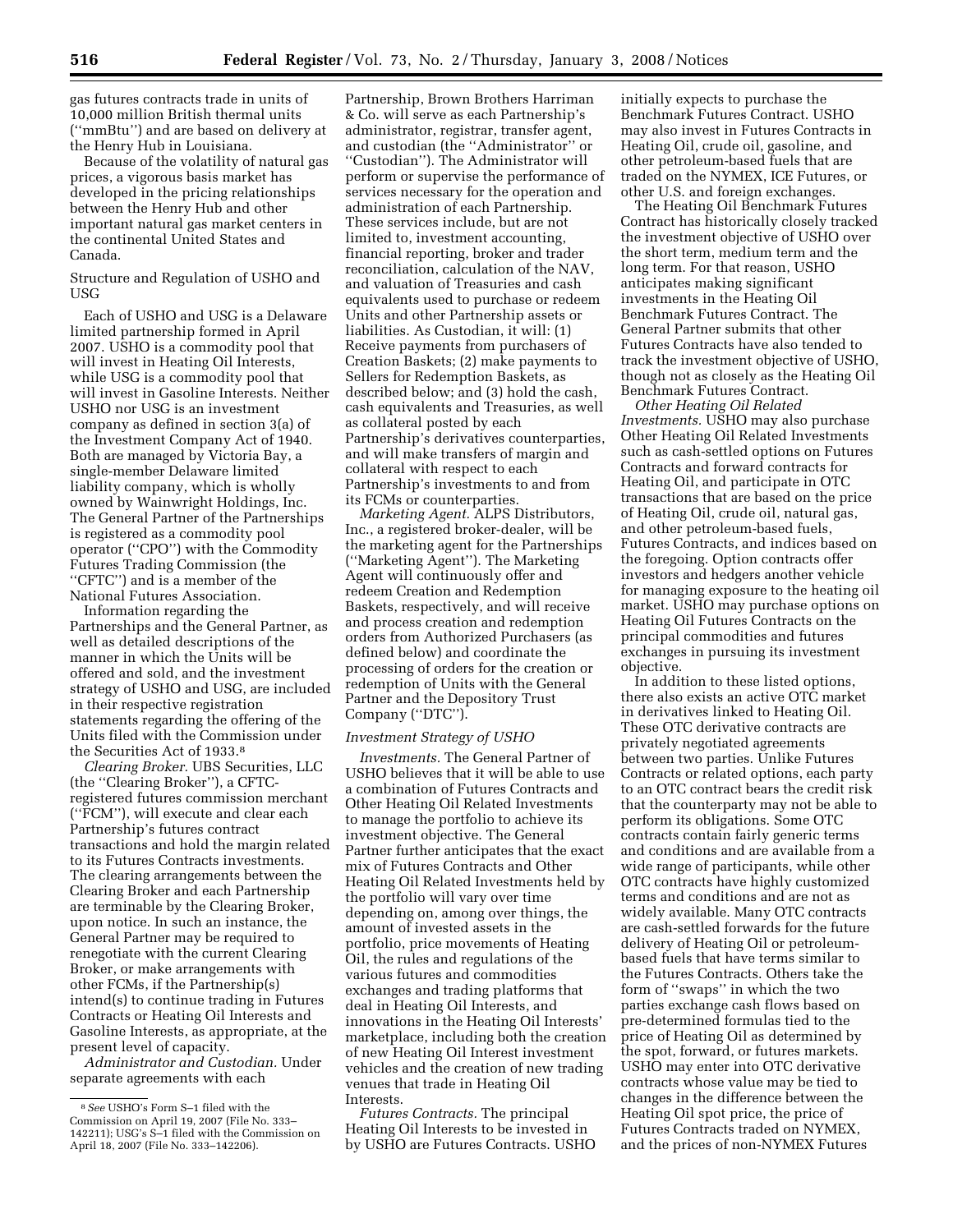Contracts that may be invested in by USHO.

#### Investment Strategy of USG

*Investments*. USG believes that it will be able to use a combination of Futures Contracts and Other Gasoline Related Investments to manage the portfolio to achieve its investment objective. USG further anticipates that the exact mix of Futures Contracts and Other Gasoline Related Investments held by the portfolio will vary over time depending on, among other things, the amount of invested assets in the portfolio, price movements of Gasoline, the rules and regulations of the various futures and commodities exchanges and trading platforms that deal in Gasoline Interests, and innovations in the Gasoline Interests' marketplace including both the creation of new Gasoline Interest investment vehicles and the creation of new trading venues that trade in Gasoline Interests.

*Futures Contracts*. The principal Gasoline Interests to be invested in by USG are Futures Contracts. USG initially expects to purchase the Gasoline Benchmark Futures Contract. USG may also invest in Futures Contracts in crude oil, natural gas, heating oil, and other petroleum-based fuels that are traded on the NYMEX, ICE Futures, or other U.S. and foreign exchanges.

The Gasoline Benchmark Futures Contract has historically closely tracked the investment objective of USG over the short term, medium term and the long term. For that reason, USG anticipates making significant investments in the Gasoline Benchmark Futures Contract. The General Partner submits that other Futures Contracts have also tended to track the investment objective of USG, though not as closely as the Gasoline Benchmark Futures Contract.

*Other Gasoline Related Investments*. USG may also purchase Other Gasoline Related Investments such as cash-settled options on Futures Contracts, forward contracts for gasoline, and OTC contracts that are based on the price of gasoline, heating oil, crude oil, natural gas, and other petroleum-based fuels, as well as Futures Contracts and indices based on the foregoing. Option contracts offer investors and hedgers another vehicle for managing exposure to the gasoline market. USG may purchase options on gasoline Futures Contracts on the principal commodities and futures exchanges in pursuing its investment objective.

In addition to these listed options, there also exists an active OTC market in derivatives linked to gasoline. These

OTC derivative transactions are privately negotiated agreements between two parties. Unlike Futures Contracts or related options, each party to an OTC contract bears the credit risk that the counterparty may not be able to perform its obligations. Some OTC contracts contain fairly generic terms and conditions and are available from a wide range of participants, while other OTC contracts have highly customized terms and conditions and are not as widely available. Many OTC contracts are cash-settled forwards for the future delivery of gasoline or petroleum-based fuels that have terms similar to the Futures Contracts. Others take the form of ''swaps'' in which the two parties exchange cash flows based on predetermined formulas tied to the price of gasoline as determined by the spot, forward, or futures markets. USG may enter into OTC derivative contracts whose value will be tied to changes in the difference between the gasoline spot price, the price of Futures Contracts traded on NYMEX, and the prices of non-NYMEX Futures Contracts that may be invested in by USG.

Impact of Accountability Levels and Position Limits

The CFTC and U.S. designated contract markets such as NYMEX have established accountability levels and position limits on the maximum net long or net short Futures Contracts in commodity interests that any person or group of persons under common trading control and that these limits are applicable to each of the Partnerships. Accountability levels and position limits are intended, among other things, to prevent a corner or squeeze on a market or undue influence on prices by any single trader or group of traders. The net position is the difference between an individual or firm's open long contracts and open short contracts in any one commodity.

Most U.S. futures exchanges, such as NYMEX, also limit the daily price fluctuation (*i.e.*, daily price limits) for Futures Contracts. The daily price limits establish the maximum amount that the price of a futures contract or an option on a futures contract may vary either up or down from the previous day's settlement price during a particular trading session. Once the daily limit has been reached in a particular futures contract or option on a futures contract, no trades may be made at a price beyond the limit.

The accountability levels for the Heating Oil Benchmark Futures Contract, the Gasoline Benchmark Futures Contract, and other Futures Contracts traded on NYMEX are not a

fixed ceiling, but rather a threshold above which the NYMEX may exercise greater scrutiny and control over an investor's positions. The current accountability level for each of the Heating Oil Benchmark Futures Contract and Gasoline Benchmark Futures Contract is 7,000 contracts. If a Partnership exceeds this accountability level for its Benchmark Futures Contract, NYMEX will monitor the Partnership's exposure and ask for further information on its activities, including the total size of all positions, the investment and trading strategy, and the extent of liquidity resources. If deemed necessary by NYMEX, it could also order the Partnership to reduce its position back to the accountability level.

If NYMEX orders a Partnership to reduce its position back to the accountability level, or to an accountability level that NYMEX deems appropriate for the Partnership, such an accountability level may impact the mix of investments by such Partnership. To illustrate, assume that the Heating Oil Benchmark Futures Contract and the unit price of USHO are each \$10, and that NYMEX has determined that USHO may not own more than 7,000 contracts. In such a case, USHO could invest up to \$2.940 billion of its daily net assets in the Benchmark Futures Contract (*i.e.*, \$10 per unit multiplied by 42,000 (a Benchmark Futures Contract is a contract for 42,000 gallons (1,000 barrels)) multiplied by 7,000 contracts) before reaching the accountability level imposed by NYMEX. Once the daily net assets of the portfolio exceed \$2.940 billion in the Heating Oil Benchmark Futures Contract, the portfolio may not be able to make any further investments in the Heating Oil Benchmark Futures Contract, depending on whether the NYMEX imposes limits. If NYMEX does impose limits at the \$2.940 billion level (or another level), USHO anticipates that it will invest the majority of its assets above that level in a mix of other Futures Contracts or Other Heating Oil Related Investments. The above example applies equally to USG and the Gasoline Benchmark Futures Contract.

In addition to accountability levels, NYMEX imposes position limits on contracts held in the last few days of trading in the near month contract. The Exchange states that it is unlikely that a Partnership will run up against such position limits because each Partnership's investment strategy is to exit from the near month contract over a four day period beginning two weeks from expiration of the contract.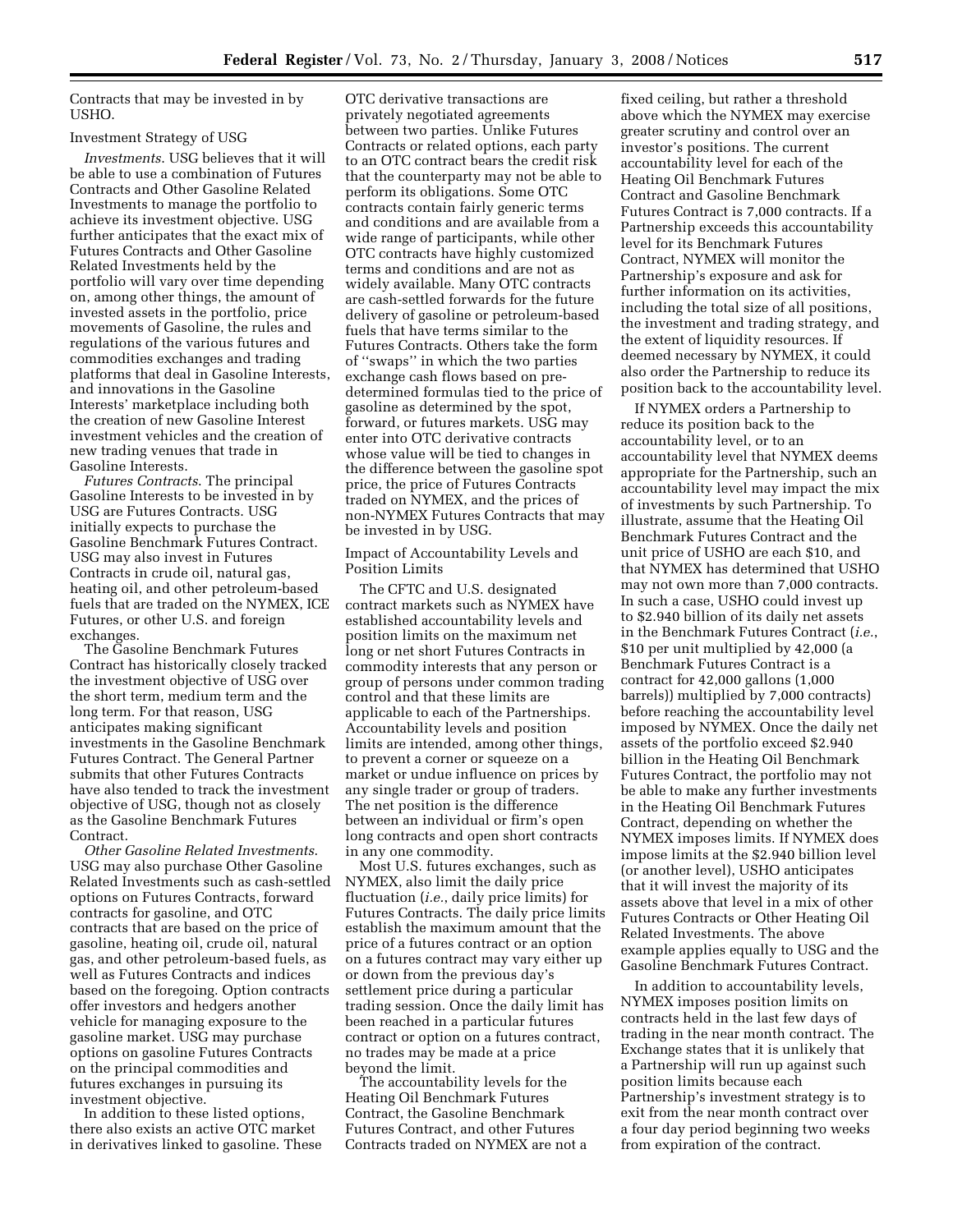## Investment Procedures

The General Partner of each of USHO and USG anticipate that the use of Other Heating Oil Related Investments and Other Gasoline Related Investments, respectively, together with investments in Futures Contracts, will produce price and total return results that closely track each Partnership's investment objective.

*Counterparty Procedures*. To protect itself from the credit risk that arises in connection with OTC contracts, each Partnership will enter into agreements with each counterparty that provide for the netting of its overall exposure to its counterparty, and/or provide collateral or other credit support to address the Partnership's exposure. The counterparties to an OTC contract will generally be major broker-dealers and banks or their affiliates, though certain institutions, such as large energy companies, or other institutions active in the gasoline commodities markets, may also be counterparties. The General Partner will assess or review, as appropriate, the creditworthiness of each potential or existing, as appropriate, counterparty to an OTC contract pursuant to guidelines approved by the General Partner's board of directors. Furthermore, the General Partner, on behalf of each Partnership, will only enter into OTC contracts with (a) members of the Federal Reserve System or foreign banks with branches regulated by the Federal Reserve Board, (b) primary dealers in U.S. government securities, (c) broker-dealers, (d) commodities futures merchants, or (e) affiliates of the foregoing.

*Cash, Cash Equivalents, and Treasuries*. USHO and USG will invest virtually all of their assets not invested in Heating Oil Interests or Gasoline Interests, respectively, in cash, cash equivalents, and Treasuries with a remaining maturity of two years or less. The cash, cash equivalents, and Treasuries will be available to be used to meet each Partnership's current or potential margin and collateral requirements with respect to investments in Heating Oil Interests or Gasoline Interests, as appropriate. Neither Partnership will use cash, cash equivalents, or Treasuries as margin for new investments unless it has a sufficient amount of cash, cash equivalents or Treasuries to meet the margin or collateral requirements that may arise due to changes in the value of its currently held Heating Oil Interests or Gasoline Interests. Other than in connection with a redemption of Units, each Partnership does not intend to distribute cash or property to its Unit holders. Interest earned on cash, cash

equivalents, and Treasuries held by a Partnership will be retained by it to pay its expenses, to make investments to satisfy its investment objectives, or to satisfy its margin or collateral requirements.

### The Markets for Partnership Units

There will be two markets for investors to purchase and sell Units. A new issuance of the Units will be made only in a ''Basket'' of 100,000 Units or multiples thereof. Each Partnership will issue and redeem Baskets on a continuous basis, by or through participants who have each entered into an authorized purchaser agreement (''Authorized Purchaser Agreement'' and each such participant, an ''Authorized Purchaser'') 9 with the General Partner, at the NAV per Unit next determined after an order to purchase the Units in a Basket is received in proper form. A Basket may be issued and redeemed on any ''business day'' (defined as any day other than a day on which the Amex, NYMEX, or the New York Stock Exchange is closed for regular trading) through the Marketing Agent in exchange for cash and/or Treasuries, which the Custodian receives from an Authorized Purchaser or transfers to an Authorized Purchaser, in each case on behalf of a Partnership. A Basket is then separable upon issuance into identical Units that will be listed and traded on the Exchange. The Exchange expects that the number of outstanding Units will increase and decrease as a result of creations and redemptions of Baskets.

The Units will thereafter be traded on the Exchange similar to other equity securities. Units will be registered in book-entry form through DTC. Trading in the Units on the Exchange will be effected until 4:15 p.m. Eastern time (''ET'') each business day. The minimum trading increment for such Units will be \$0.01.

Each Authorized Purchaser, and each distributor offering and selling newly issued Units as part of the distribution of such Units, is required to comply with the prospectus delivery and disclosure requirements of the Securities Act of 1933, as well as the requirements of the Commodities Exchange Act, including the requirement that prospective investors provide an acknowledgement of receipt of such disclosure materials prior to the payment for any newly issued Units.

*Calculation of Partnership NAV*. The Administrator will calculate NAV as follows: (1) Determine the current value of each Partnership's assets; and (2) subtract the liabilities of each Partnership. The NAV will be calculated shortly after the close of trading on the Exchange using the settlement value 10 of Futures Contracts traded on the NYMEX as of the close of open-outcry trading on the NYMEX at 2:30 p.m. ET, and for the value of other Heating Oil Interests or Gasoline Interests, depending on the Partnership, and Treasuries and cash equivalents, the value of such investments as of the earlier of 4 p.m. ET or the close of trading on the New York Stock Exchange. The NAV is calculated by including any unrealized profit or loss on Futures Contracts and Other Heating Oil Related Investments and Other Gasoline Related Investments, as the case may be, and any other credit or debit accruing to a Partnership but unpaid or not received by such Partnership. The NAV is then used to compute all fees (including the management and administrative fees) that are calculated from the value of Partnership assets. The Administrator will calculate the NAV per Unit by dividing the NAV by the number of Units outstanding.

When calculating NAV, the Administrator will value Futures Contracts based on the closing settlement prices quoted on the relevant commodities and futures exchange and obtained from various major market data vendors such as Bloomberg or Reuters. The value of the Other Heating Oil Related Investments or Other Gasoline Related Investments for purposes of determining the NAV will be based upon the determination of the Administrator as to the fair market value. Certain types of Other Heating Oil Related Investments and Other Gasoline Related Investments, such as listed options on Futures Contracts, have closing prices that are available from the exchange upon which they are traded or from various market data vendors. Other Heating Oil Related Investments and Other Gasoline Related Investments will be valued based on the last sale price on the exchange or market where traded. If a contract fails to trade, the value shall be the most recent bid quotation from the third-party source. Some types of Other Heating Oil Related Investments and Other Gasoline Related Investments, such as forward contracts, do not trade on established exchanges, but typically have prices that are widely

<sup>9</sup> ''An Authorized Purchaser'' must be (1) a registered broker-dealer or other market participant, such as a bank or other financial institution, that is exempt from broker-dealer registration; and (2) a DTC Participant.

<sup>10</sup>*See* Rules 6.52 and 6.52A of the NYMEX Rulebook.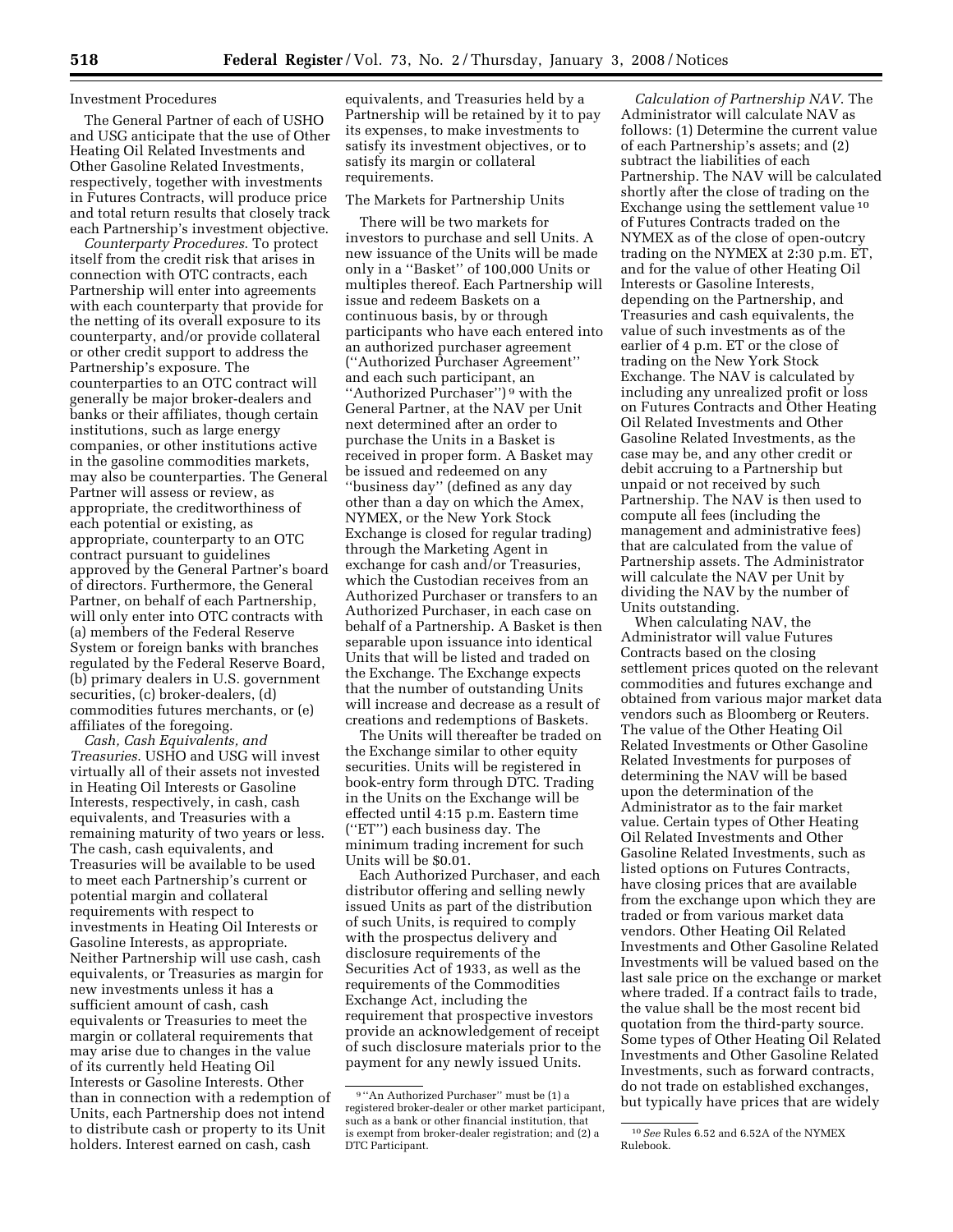available from third-party sources. The Administrator may make use of such third-party sources in calculating a fair market value of these Other Heating Oil Related Investments and Other Gasoline Related Investments.

Certain types of Other Heating Oil Related Investments and Other Gasoline Related Investments, such as OTC derivative ''swaps,'' also do not have established exchanges upon which they trade and may not have readily available price quotes from third parties. Swaps and other similar derivative or contractual-type instruments will be first valued at a price provided by a single broker or dealer, typically the counterparty. If no such price is available, the contract will be valued at a price at which the counterparty to such contract could repurchase the instrument or terminate the contract. In determining the fair market value of such derivative contracts, the Administrator may make use of quotes from other providers of similar derivatives. If these are not available, the Administrator may calculate a fair market value of the derivative contract based on the terms of the contract and the movement of the underlying price factors of the contract.

*Calculation of the Basket Amount*. A Basket will be issued in exchange for Treasuries and/or cash in an amount equal to the NAV per Unit times 100,000 Units (the ''Basket Amount''). A Basket will be delivered by the Marketing Agent to an Authorized Purchaser only after execution of the Authorized Purchaser Agreement.

Units in a Basket are issued and redeemed in accordance with the Authorized Purchaser Agreement. An Authorized Purchaser that wishes to purchase a Basket must transfer the Basket Amount, for each Basket purchased, to the Custodian (the ''Deposit Amount''). An Authorized Purchaser that wishes to redeem a Basket will receive an amount of Treasuries and/or cash in exchange for each Basket surrendered in an amount equal to the NAV per Basket (the ''Redemption Amount'').

On each business day, the Administrator will make available, immediately prior to the opening of trading on the Exchange, the Basket Amount for the creation of a Basket based on the prior day's NAV. At or about 4 p.m. ET on each business day, the Administrator will determine the Basket Amount for orders placed by Authorized Purchasers received before 12 p.m. ET that day. Because orders to purchase and/or redeem Baskets must be placed by 12 p.m. ET, but the Basket Amount will not be determined until

shortly after 4 p.m. ET on the date the order to purchase or redeem is received, an Authorized Purchaser will not know the total payment required to create or redeem a Basket at the time it submits such irrevocable purchase and/or redemption order. This is similar to exchange-traded funds and mutual funds. USHO's and USG's registration statements disclose that the NAV and the Basket Amount could rise and fall substantially between the time an irrevocable purchase order and/or redemption order is submitted and the time the Basket Amount is determined.<sup>11</sup>

Shortly after 4 p.m. ET on each business day, the Administrator, Amex, and the General Partner will disseminate the Basket Amount (for orders placed during the day) together with NAV for the Units. The Exchange will obtain a representation from each Partnership that its NAV and other relevant pricing information will be disclosed to all market participants at the same time. The Basket Amount and the NAV are communicated by the Administrator to all Authorized Purchasers via facsimile or e-mail. Concurrently, the Amex will also disclose the NAV and Basket Amount on its Web site at *http://www.amex.com*. The Basket Amount necessary for the creation of a Basket will change from day to day. On each day that the Amex is open for regular trading, the Administrator will adjust the Deposit Amount as appropriate to reflect the prior day's Partnership NAV and accrued expenses. The Administrator will then determine the Deposit Amount for a given business day.

*Calculation and Payment of the Deposit Amount.* The Deposit Amount of Treasuries and/or cash will be in the same proportion to the total net assets of each Partnership as the number of Units to be created is in proportion to the total number of Units outstanding as of the date the purchase order is accepted. The General Partner will determine the requirements for the Treasuries that may be included in the Deposit Amount and will disseminate these requirements at the start of each business day. The amount of cash that is required is the difference between the aggregate market value of the Treasuries required to be included in the Deposit

Amount as of 4 p.m. ET on the date of purchase and the total required deposit.

All purchase orders must be received by the Marketing Agent by 12 p.m. ET for consideration on that business day. Delivery of the Deposit Amount, *i.e.*, Treasuries and/or cash, to the Administrator must occur by the third business day following the purchase order date (T+3).12 Thus, the General Partner will disseminate shortly after 4 p.m. ET, on the date the purchase order was properly submitted, the amount of Treasuries and/or cash to be deposited with the Custodian for each Basket.

*Calculation and Payment of the Redemption Amount.* The Units will not be individually redeemable but will only be redeemable in Baskets. To redeem, an Authorized Purchaser will be required to accumulate enough Units to constitute a Basket (*i.e.*, 100,000 Units). An Authorized Purchaser redeeming a Basket will receive the Redemption Amount. Upon the surrender of the Units and payment of applicable redemption transaction fee,13 taxes, or charges, the Custodian will deliver to the redeeming Authorized Purchaser the Redemption Amount. The Redemption Amount of Treasuries and/ or cash will be in the same proportion to the total net assets of each Partnership as the number of Units to be redeemed is in proportion to the total number of Units outstanding as of the date the redemption order is accepted. The General Partner will determine the Treasuries to be included in the Redemption Amount. The amount of cash that is required is the difference between the aggregate market value of the Treasuries required to be included in the Redemption Amount as of 4 p.m. ET on the date of redemption and the total Redemption Amount. All redemption orders must be received by the Marketing Agent by 12 p.m. ET on the business day redemption is requested and are irrevocable. Delivery of the Basket to be redeemed to the Custodian and payment of Redemption Amount will occur by the third business day following the redemption order date  $(T+3)$ .

#### Arbitrage

The Exchange believes that the Units will not trade at a material discount or premium to a Unit's NAV based on potential arbitrage opportunities. Due to the fact that the Units can be created and redeemed only in Baskets at NAV,

<sup>&</sup>lt;sup>11</sup>The General Partner states that the price of crude oil, heating oil, gasoline, and other petroleum-based fuels futures may fluctuate 5% or more between 12:00 noon, the cutoff for creation and redemption orders, and 2:30 p.m., the close of trading on NYMEX. As explained further below (*see*  section entitled ''Arbitrage,'' *infra*), the Exchange does not anticipate such price movements to impact the arbitrage process.

<sup>12</sup>Authorized Purchasers are required to pay a transaction fee of \$1,000 for each order to create one or more Baskets.

<sup>13</sup>Authorized Purchasers are required to pay a transaction fee of \$1,000 for each order to redeem one or more Baskets.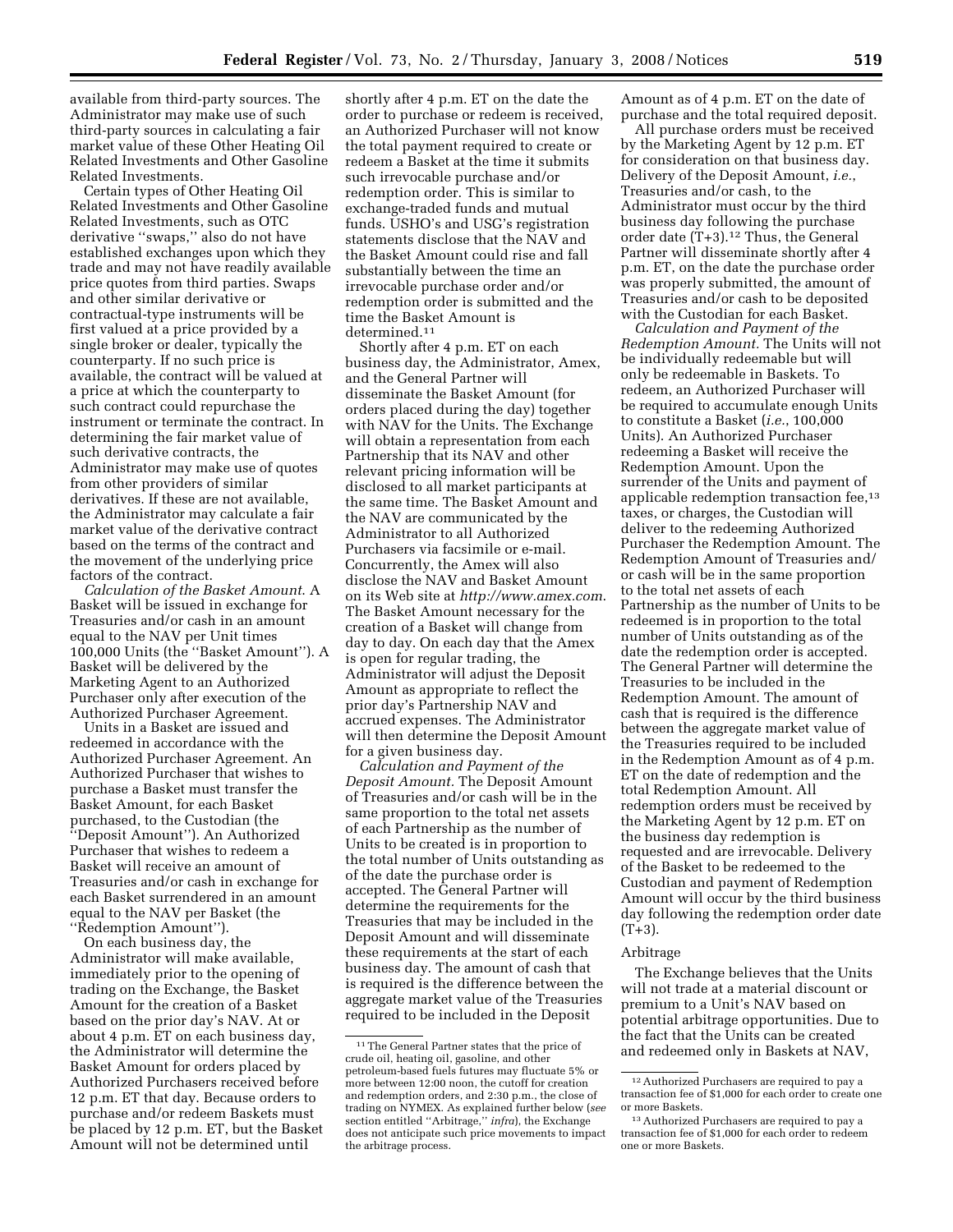arbitrage opportunities should provide a mechanism to mitigate the effect of any premiums or discounts that may exist from time to time.<sup>14</sup>

Dissemination and Availability of Information

*Futures Contracts.* The daily settlement prices for the NYMEX-traded Futures Contracts are publicly available on the NYMEX Web site at *http:// www.nymex.com*. The Exchange will also include on its Web site at *http:// www.amex.com* a hyperlink to the NYMEX Web site for the purpose of disclosing futures contract pricing. In addition, various market data vendors and news publications publish futures prices and related data. The Exchange represents that quote and last-sale information for the Futures Contracts are widely disseminated through a variety of market data vendors worldwide, including Bloomberg and Reuters. In addition, real-time futures data is available by subscription from Reuters and Bloomberg. The NYMEX also provides delayed futures information on current and past trading sessions and market news free of charge on its Web site. The specific contract specifications for the Futures Contracts are also available on the NYMEX Web site and the ICE Futures Web site at *http://www.icefutures.com*.

*Partnership Units.* The Exchange's Web site at *http://www.amex.com*, which is publicly accessible at no charge, will contain the following information: (1) The prior business day's NAV and the reported closing price; (2) the mid-point of the bid-ask price 15 in relation to the NAV as of the time the NAV is calculated (the ''Bid-Ask Price''); (3) calculation of the premium or discount of such price against such NAV; (4) data in chart form displaying the frequency distribution of discounts and premiums of the Bid-Ask Price against the NAV, within appropriate ranges for each of the four previous calendar quarters; (5) the

15The Bid-Ask Price of Units is determined using the highest bid and lowest offer as of the time of calculation of the NAV.

prospectus and the most recent periodic reports filed with the Commission or required by the CFTC; and (6) other applicable quantitative information.

*Portfolio Disclosure.* USHO's and USG's total portfolio composition will be disclosed, each business day that the Amex is open for trading, on their respective Web sites at *http:// www.unitedstatesheatingoilfund.com*  and *http://* 

*www.unitedstatesgasolinefund.com*. USHO's Web site disclosure of portfolio holdings will be made daily and will include, as applicable, the name and value of each Heating Oil Interest, the specific types of Heating Oil Interests and characteristics of such Heating Oil Interests, Treasuries, and amount of cash and cash equivalents held in the portfolio of USHO. USG's Web site disclosure of portfolio holdings will be made daily and will include, as applicable, the name and value of each Gasoline Interest, the specific types of Gasoline Interests and characteristics of such Gasoline Interests, Treasuries, and amount of cash and cash equivalents held in the portfolio of USG. The public Web site disclosure of the portfolio composition of each of USHO and USG will coincide with the disclosure by the Administrator on each business day of the NAV for the Units and the Basket Amount (for orders placed during the day) for each Partnership. Therefore, the same portfolio information will be provided at the same time on the public Web site for each Partnership as well as in the facsimile or e-mail to Authorized Purchasers containing the NAV and Basket Amount (''Daily Dissemination''). The format of the public Web site disclosure and the Daily Dissemination will differ because the public Web site will list all portfolio holdings while the Daily Dissemination will provide the portfolio holdings in a format appropriate for Authorized Purchasers, *i.e.*, the exact components of a Creation Unit.

As described above, each Partnership's NAV will be calculated and disseminated daily. The Amex also intends to disseminate for each Partnership on a daily basis by means of Consolidated Tape Association (''CTA'')/Consolidated Quote High Speed Lines information with respect to the Indicative Partnership Value (as discussed below), recent NAV, Units outstanding, the Basket Amount, and the Deposit Amount. The Exchange will also make available on its Web site daily trading volume, closing prices, and the NAV. The closing price and settlement prices of the Futures Contracts held by each Partnership are also readily available from the NYMEX, automated

quotation systems, published or other public sources, or on-line information services such as Bloomberg or Reuters. In addition, the Exchange will provide a hyperlink on its Web site at *http:// www.amex.com* to each Partnership's Web site.

*Indicative Partnership Value.* In order to provide updated information relating to each Partnership for use by investors, professionals, and persons wishing to create or redeem the Units, the Exchange will disseminate through the facilities of the CTA an amount representing, on a per-Unit basis, the current indicative value of the Basket Amount (the ''Indicative Partnership Value''). Amex Rule 1500–AEMI(b) defines ''Indicative Partnership Value'' as an estimate, updated at least every 15 seconds, of the value of a Partnership Unit of each series. Consistent with Amex Rule 1502, the Indicative Partnership Value for each Partnership will be disseminated on a per-Unit basis at least every 15 seconds during regular Amex trading hours of 9:30 a.m. to 4:15 p.m. ET. The Indicative Partnership Value will be calculated based on the Treasuries and cash required for creations and redemptions (*i.e.*, NAV per Unit x 100,000) adjusted to reflect the price changes of the relevant Benchmark Futures Contracts.

The Indicative Partnership Value is based on open-outcry trading of the relevant Benchmark Futures Contracts on NYMEX. Open-outcry trading on the NYMEX closes daily at 2:30 p.m. ET while NYMEX's energy futures contracts are traded on the Chicago Mercantile Exchange's CME Globex<sup>®</sup> electronic trading platform on a 24-hour basis.16 After the close of open outcry on NYMEX at 2:30 p.m., the Indicative Partnership Value will reflect changes to the relevant Benchmark Futures Contracts as provided for through CME Globex<sup>®</sup>. The value of the relevant Benchmark Futures Contracts will be available on a 15-second delayed basis during the time that Units trade on the Exchange.

While NYMEX is open for trading, the Indicative Partnership Value can be expected to closely approximate the value per Unit of the Basket Deposit. However, during Amex trading hours when the Futures Contracts have ceased trading in NYMEX's open outcry, spreads and resulting premiums or discounts may widen and, therefore,

<sup>14</sup>Arbitrage opportunities may arise whenever the market price of a Partnership Unit is higher (or lower) than its expected fair market value, which is based on the price of the underlying commodity futures. An Authorized Purchaser may effectively lock-in an arbitrage spread by selling (or buying) the Units while, at the same time buying (or selling), the related commodity futures. This arbitrage activity may occur not only at the time of an irrevocable creation or redemption order, but throughout the day. Accordingly, arbitrage activity should not be affected by price movements in the underlying commodity assets between the cutoff for creation and redemption orders and the close of futures trading, following which the Basket Amount is determined.

<sup>16</sup> CME Globex<sup>®</sup> ("Globex") is an open-access marketplace that operates virtually 24 hours each trading day. Electronic trading on Globex is conducted from 6 p.m. ET Sunday through 5:15 p.m. ET Friday each week. There is a 45-minute break each day between 5:15 p.m. ET and 6 p.m. ET.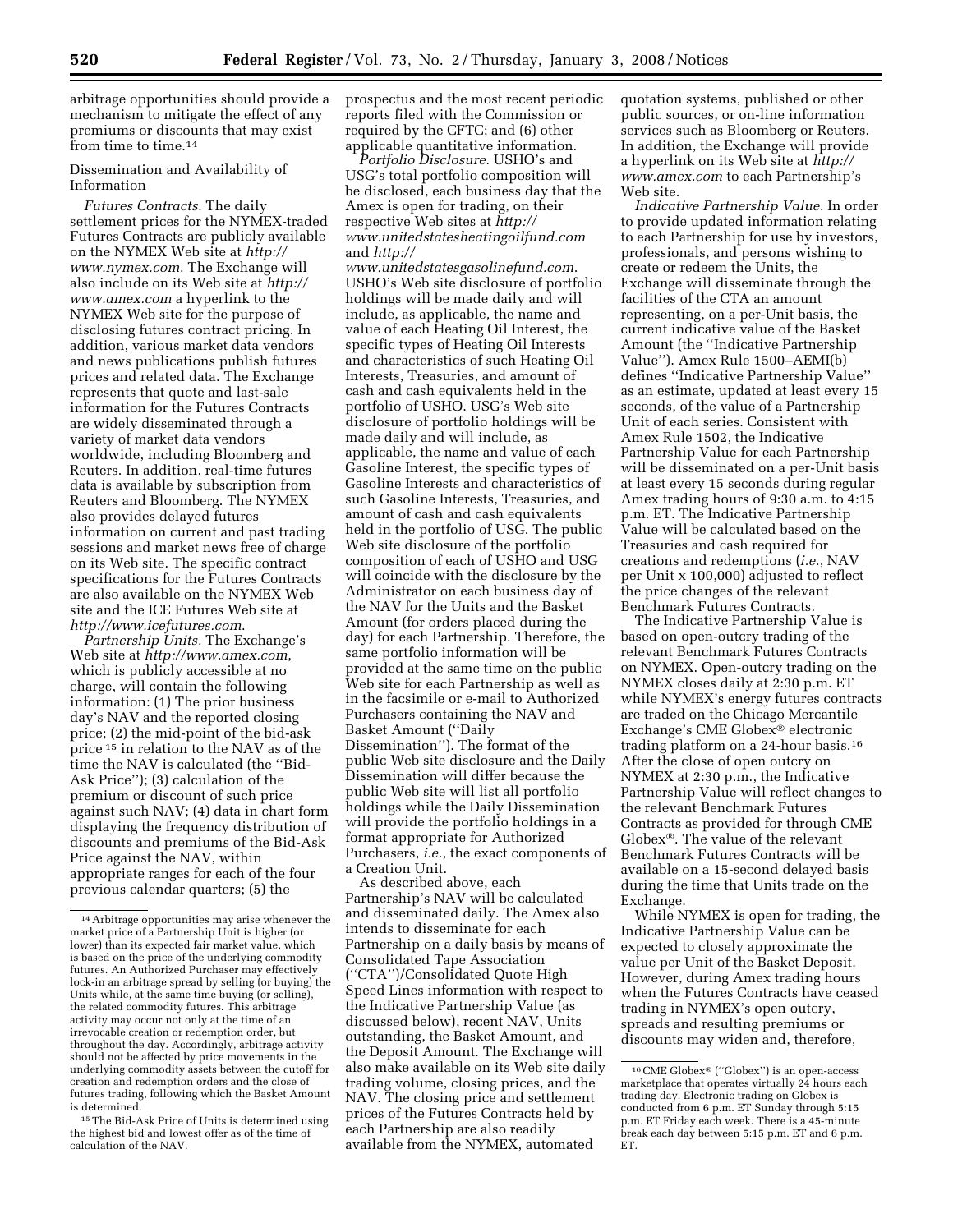increase the difference between the price of the Units and the NAV of the Units. The Indicative Partnership Value disseminated during Amex trading hours, on a per-Unit basis, should not be viewed as a real-time update of the NAV, which is calculated only once daily. The Exchange believes that dissemination of the Indicative Partnership Value based on the Basket Deposit provides additional information that is not otherwise available to the public and is useful to professionals and investors in connection with the Units trading on the Exchange or the creation or redemption of the Units.

## Partnership Termination Events

Each Partnership will continue in effect from the date of its formation in perpetuity, unless sooner terminated upon the occurrence of any one or more of the following circumstances: (1) The death, adjudication of incompetence, bankruptcy, dissolution, withdrawal, or removal of a general partner who is the sole remaining general partner, unless a majority in interest of limited partners within 90 days after such event elects to continue the Partnership and appoints a successor general partner; or (2) the affirmative vote to terminate the Partnership by a majority in interest of the limited partners to terminate the partnership, subject to certain conditions.

Upon termination of the Partnership, holders of the Units will surrender their Units and the assets of the Partnership shall be distributed to the Unit holders pro rata in accordance with the value of the Units, in cash or in kind, as determined by the General Partner.

#### Purchases and Redemptions in Baskets

In the Information Circular, members and member organizations will be informed that procedures for purchases and redemptions of Units in Baskets are described in the Prospectus and that Units are not individually redeemable but are redeemable only in Baskets or multiples thereof.

## Listing and Trading Rules

Each Partnership will be subject to the criteria in Amex Rule 1502 for initial and continued listing of the Units. The Exchange will require a minimum of 100,000 Units to be outstanding at the start of trading. The Exchange expects that the initial price of a Unit will be \$50.00.17 The Exchange believes that

the anticipated minimum number of Units outstanding at the start of trading is sufficient to provide adequate market liquidity and to further each Partnership's objective to seek to provide a simple and cost effective means of accessing the commodity futures markets. The Exchange represents that it prohibits the initial and/or continued listing of any security that is not in compliance with Rule 10A–3 under the Act.18

The Amex original listing fee applicable to the listing of Units for each Partnership is \$5,000. In addition, the annual listing fee applicable under Section 141 of the Amex Company Guide will be based upon the year-end aggregate number of Units in all series of each Partnership outstanding at the end of each calendar year.

Amex Rule 154–AEMI, ''Orders in AEMI,'' paragraph (c)(ii), provides that stop and stop limit orders to buy or sell a security the price of which is derivatively priced based upon another security or index of securities, may be elected by a quotation, as set forth in subparagraphs (c)(ii)(1)–(4) of Rule 154– AEMI. The Units will be deemed eligible for this treatment.

The Exchange states that Amex Rule 126A–AEMI, which will apply to trading of the Units, complies with Rule 611 of Regulation NMS, which requires among other things, that the Exchange adopt and enforce written policies and procedures that are reasonably designed to prevent trade-throughs of protected quotations.

Consistent with the treatment of trustissued receipts (''TIRs''),19 specialist transactions of the Units made in connection with the creation and redemption of Units will not be subject to the prohibitions of Amex Rule 190, ''Specialist's Transactions with Public Customers.'' The Units will generally be subject to the Exchange's stabilization rule, Rule 170–AEMI, ''Registration and Functions of Specialists,'' except that specialists may buy on ''plus ticks'' and sell on ''minus ticks,'' in order to bring the Units into parity with the underlying commodity or commodities and/or futures contract price. The Exchange notes that Commentary .01 to its Rule 1503, ''Specialist Prohibitions,''

sets forth this limited exception to Rule 170–AEMI.

The trading of the Units will be subject to certain conflict-of-interest provisions set forth in Amex Rules 1503 and 1504. Rule 1503 provides that the prohibitions in Rule 175(c) apply to a specialist in the Units so that the specialist or affiliated person may not act or function as a market-maker in an underlying asset, related futures contract or option, or any other related derivative. An exception to the general prohibition in Rule 1503 provides that an approved person of an equity specialist that has established and obtained Exchange approval for procedures restricting flow of material, non-public market information between itself and the specialist member organization, and any member, officer, or employee associated therewith, may act in a market-making capacity, other than as a specialist in the Units on another market center, in the underlying asset or commodity, related futures or options on futures, or any other related derivatives. Rule 1504 provides that a specialist handling Units must provide the Exchange with all necessary information relating to its trading in underlying physical assets or commodities, related futures or options on futures, or any other related derivatives. In addition, a member or member organization will be subject to Commentary .03 to Amex Rule 1500- AEMI prohibiting it from acting as a market maker from off-floor through the use of multiple limit orders as agent (*i.e.*, customer agency orders).

#### Trading Halts

If an Indicative Partnership Value is not being disseminated by one or more major market data vendors, the Exchange may halt trading during the day in which the interruption to the dissemination of such Indicative Partnership Value occurs. If the interruption to the dissemination of an Indicative Partnership Value persists past the trading day in which it occurred, the Exchange will halt trading no later than the beginning of the trading day following the interruption.

Prior to the commencement of trading, the Exchange will issue an Information Circular to members informing them of, among other things, Exchange policies regarding trading halts in the Units. First, the Information Circular will advise that trading will be halted in the event the market volatility trading halt parameters set forth in Amex Rule 117 have been reached. Second, the Information Circular will advise that, in addition to the parameters set forth in Rule 117, the

<sup>17</sup>Each Partnership expects that the initial Authorized Purchaser will purchase the initial Basket of 100,000 Units at the initial offering price per Unit of \$50.00. On the date of the public offering and thereafter, each Partnership will

continuously issue Units in Baskets consisting of 100,000 Units to Authorized Purchasers at NAV. 18See 17 CFR 240.10A–3.

<sup>19</sup>*See* The Commission notes that Commentary .05 to Rule 190 provides an exemption from the prohibitions stated in that rule for securities issued by a trust listed pursuant to Amex Rules 1200– AEMI and 1201–1202, 1200A–AEMI and 1201A– 1205A, or 1200B and 1201B–1205B.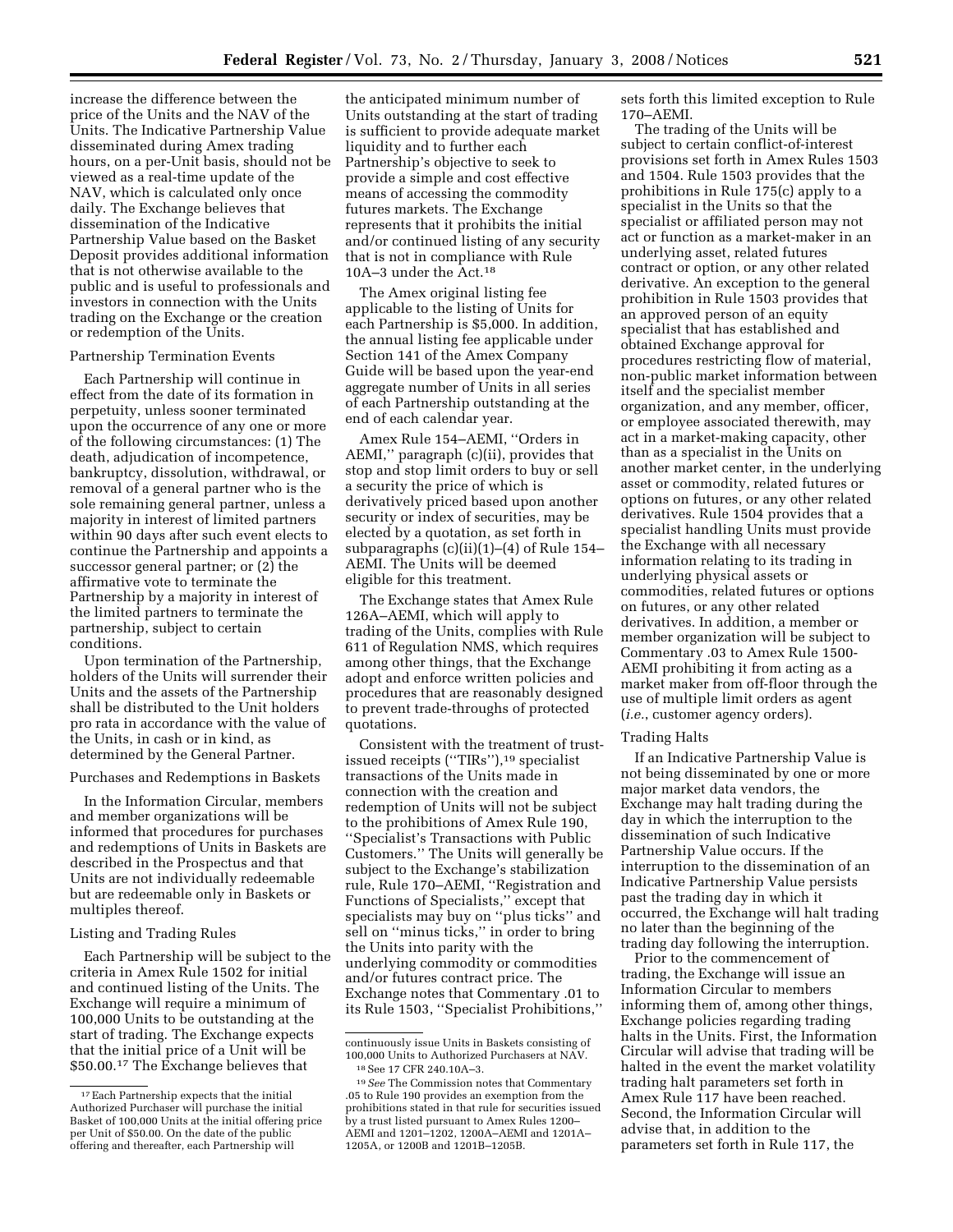Exchange will halt trading in the Units if trading in the underlying Benchmark Futures Contracts is halted or suspended. Third, with respect to a halt in trading that is not specified above, the Exchange may also consider other relevant factors and the existence of unusual conditions or circumstances that may be detrimental to the maintenance of a fair and orderly market. Additionally, the Exchange represents that it will cease trading in the Units if any of the condition in Amex Rule 1502(b)(ii) or (iii) exist (*i.e.*, if there is a halt or disruption in the dissemination of the Indicative Partnership Value and/or underlying Heating Oil Benchmark Futures Contracts and/or Gasoline Benchmark Futures Contracts).

## Suitability

The Information Circular will inform members and member organizations of the characteristics of the Units and of applicable Exchange rules, as well as of the requirements of Amex Rule 411 (Duty to Know and Approve Customers).

The Exchange notes that, pursuant to Amex Rule 411, a member or member organization is required in connection with recommending transactions in the Units to have a reasonable basis to believe that a customer is suitable for the particular investment given reasonable inquiry concerning the customer's investment objectives, financial situation, needs, and any other information known by such member.

## Information Circular

The Amex will distribute an Information Circular to its members in connection with the trading of each Partnership's Units. The Information Circular will discuss the special characteristics and risks of trading in the Units. Specifically, the Information Circular, among other things, will discuss what the Units are; how a Basket is created and redeemed; the requirement that members and member firms deliver a prospectus to investors purchasing the Units prior to, or concurrently with, the confirmation of a transaction; applicable Amex rules; dissemination of information regarding the Indicative Partnership Value; trading information; and applicable suitability rules. The Information Circular will also explain that each Partnership is subject to various fees and expenses described in the relevant Registration Statements. The Information Circular will also reference the fact that there is no regulated source of last-sale information regarding physical commodities, and describe the

regulatory framework relating to the trading of crude oil- and natural gasbased futures contracts and related options.

The Information Circular will also notify members and member organizations about the procedures for purchases and redemptions of Units in Baskets, and that Units are not individually redeemable but are redeemable only in Baskets or multiples thereof. The Information Circular will also discuss any relief, if granted, by the Commission or the staff from any rules under the Act.

The Information Circular will disclose that the NAV for Units will be calculated shortly after 4 p.m. ET each trading day.

## Surveillance

The Exchange submits that its surveillance procedures are adequate to deter and detect violations of Exchange rules relating to the trading of the Units. The surveillance procedures for the Units will be similar to those used for units of the United States Oil Fund, LP and the United States Natural Gas Fund, LP 20 as well as other commodity-based trusts, TIRs, and exchange-traded funds. In addition, the surveillance procedures will incorporate and rely upon existing Amex surveillance procedures governing options and equities. The Exchange currently has in place a comprehensive surveillance sharing agreement with each of NYMEX and ICE Futures for the purpose of providing information in connection with trading in, or related to, futures contracts traded on NYMEX and ICE Futures, respectively. To the extent that a Partnership invests in Heating Oil Interests or Gasoline Interests traded on other exchanges, the Amex will enter into comprehensive surveillance sharing agreements with those particular exchanges. The Exchange represents that each of the Partnerships will only invest in futures contracts on markets where the Exchange has entered into the appropriate comprehensive surveillance sharing agreements.

#### 2. Statutory Basis

The Amex believes that the proposed rule change is consistent with the requirements of section 6(b) of the Act 21 in general, and furthers the objectives of

section  $6(b)(5)^{22}$  in particular, in that it is designed to prevent fraudulent and manipulative acts and practices; to promote just and equitable principles of trade; to foster cooperation and coordination with persons engaged in regulating, clearing, settling, processing information with respect to, and facilitating transactions in securities; to remove impediments to and perfect the mechanism of a free and open market and a national market system; and is not designed to permit unfair discrimination between customers, issuers, brokers, or dealers, or to regulate by virtue of any authority conferred by the Act matters not related

# *B. Self-Regulatory Organization's Statement on Burden on Competition*

to the purpose of the Act or the administration of the Exchange.

The Exchange does not believe that the proposed rule change will impose any burden on competition that is not necessary or appropriate in furtherance of the purposes of the Act.

# *C. Self-Regulatory Organization's Statement on Comments on the Proposed Rule Change Received From Members, Participants or Others*

The Exchange has neither solicited nor received written comments on the proposed rule change.

# **III. Date of Effectiveness of the Proposed Rule Change and Timing for Commission Action**

Within 35 days of the date of publication of this notice in the **Federal Register** or within such longer period (i) as the Commission may designate up to 90 days of such date if it finds such longer period to be appropriate and publishes its reasons for so finding or (ii) as to which the self-regulatory organization consents, the Commission will:

(A) By order approve such proposed rule change or

(B) Institute proceedings to determine whether the proposed rule change should be disapproved.

The Amex has requested accelerated approval of this proposed rule change prior to the 30th day after the date of publication of the notice of the filing thereof.

# **IV. Solicitation of Comments**

Interested persons are invited to submit written data, views, and arguments concerning the foregoing, including whether the proposed rule change is consistent with the Act.

<sup>20</sup>*See* Exchange Act Release Nos. 53582 (March 31, 2006), 71 FR 17510 (April 6, 2006) (SR–Amex– 2005–127) (approving Amex Rules 1500–AEMI and 1501 through 1505 in conjunction with the listing and trading of Units of the United States Oil Fund, LP) and 55632 (April 13, 2007), 72 FR 19987 (April 20, 2007) (SR–Amex–2006–112) (approving the listing and trading of Units of the United States Natural Gas Fund, LP).<br><sup>21</sup> 15 U.S.C. 78f(b).

<sup>&</sup>lt;sup>22</sup> 15 U.S.C. 78f(b)(5).